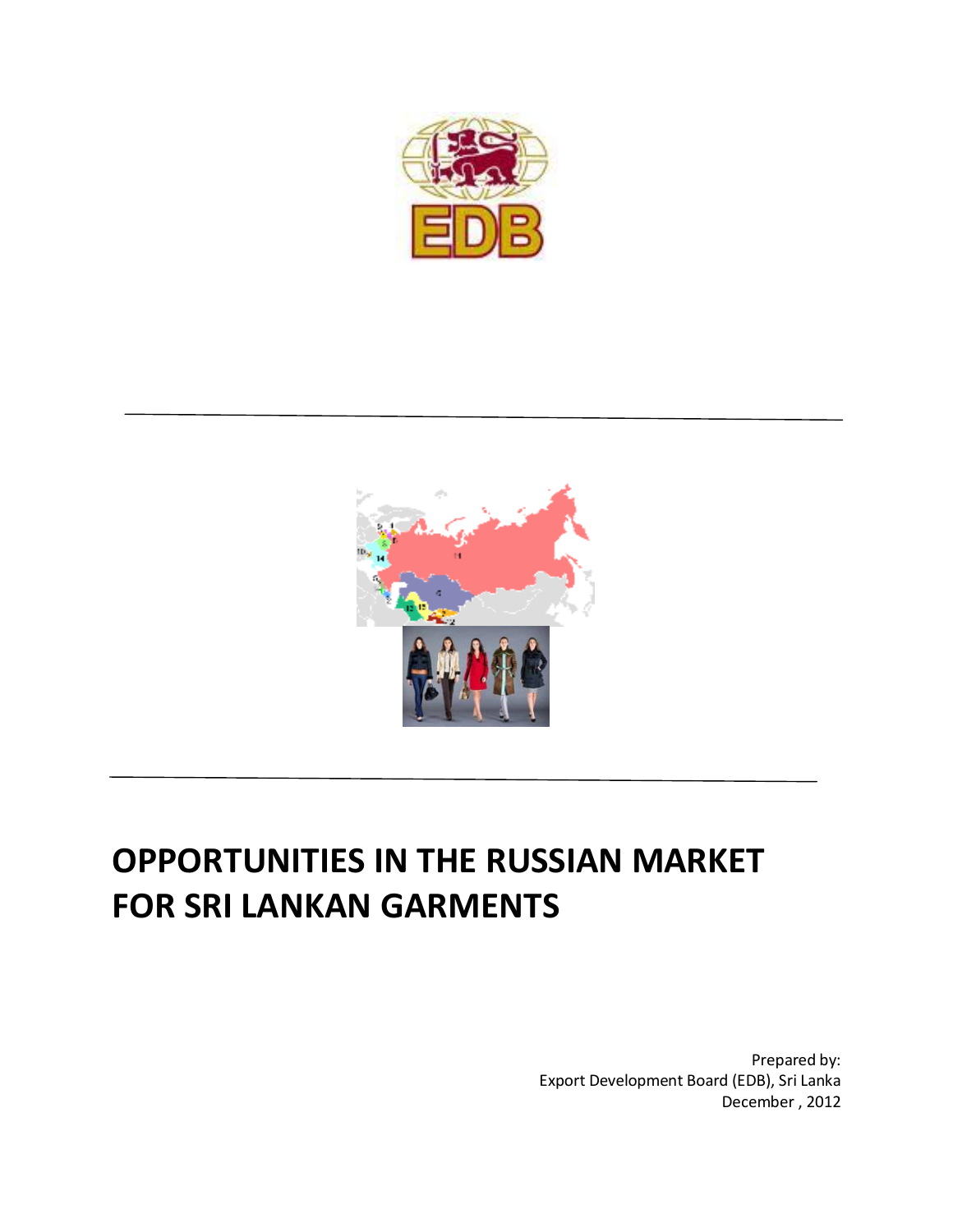# **TABLE OF CONTENTS**

| <b>1 MARKET OVERVIW</b>                                   |    |
|-----------------------------------------------------------|----|
| 2 WORLD APPAREL MARKET STATISTICS                         | 02 |
| <b>3 MAIN DESTINATIONS OF SRI LANKA'S APPAREL EXPORTS</b> | 03 |
| <b>4 SRI LANKA'S POSITION IN THE RUSSIAN MARKET</b>       | 04 |
| 5 TRENDS IN THE RUSSIAN FEDERATION GARMENT MARKET 05      |    |
| <b>6 GARMENT SUPPLIER'S TO RUSSIAN MARKET</b>             | 06 |
| <b>7 COMPANIES IMPORTING GARMENTS TO RUSSIA</b>           | 06 |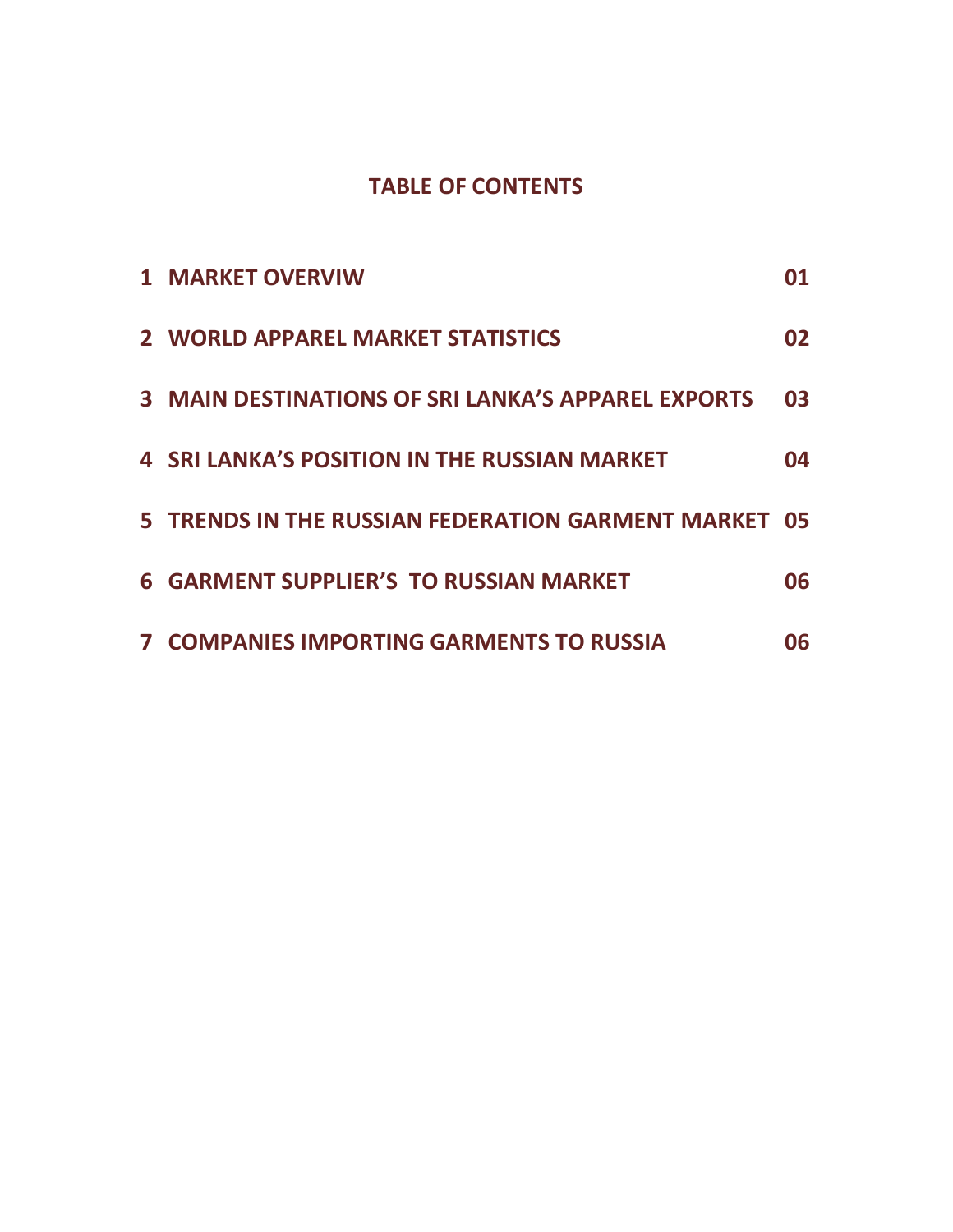# 1. **MARKET OVERVIEW**

# **a. Sri Lanka's position in the Global Market (61& 62)**

#### **i. Global Market size and trend for Apparel (last 5 years) in US\$ Mn**

| Global         | 2007    | 2008    | 2009    | 2010    | 2011    |
|----------------|---------|---------|---------|---------|---------|
| <b>Imports</b> |         |         |         |         |         |
| Value          | 325,232 | 344,588 | 310,408 | 337,406 | 391,866 |
|                |         |         |         |         |         |

# **ii. Main World Importers of Apparel (HS 61 & 62)**

## **Value in US\$ - US Dollars Mn.**

| Importers of         | 2007    | 2008    | 2009       | 2010    | 2011    |
|----------------------|---------|---------|------------|---------|---------|
| <b>Garments</b>      |         |         |            |         |         |
|                      |         |         |            |         |         |
| World                | 325,233 | 344,588 | 310,408    | 337,405 | 391,866 |
| <b>United States</b> | 78,920  | 76,363  | 66,795     | 75,646  | 81,514  |
| of America           |         |         |            |         |         |
| Germany              | 28,001  | 30,504  | 30,965     | 32,693  | 38,239  |
| Japan                | 22,598  | 24,216  | 24,070     | 25,262  | 31,111  |
| United               | 23,619  | 23,427  | 20,765,953 | 22,042  | 24,840  |
| Kingdom              |         |         |            |         |         |
| $\epsilon$ rance     | 19,864  | 22,024  | 19,789     | 20,357  | 22,829  |
| <b>H</b> taly        | 15,096  | 16,570  | 14,819     | 15,509  | 17,580  |
| Hong Kong,           | 18,137  | 17,563  | 14,706     | 15,709  | 16,091  |
| China                |         |         |            |         |         |
| <b>Spain</b>         | 12,640  | 14,925  | 12,718     | 13,165  | 15,861  |
| Aletherlands         | 7,468   | 8,427   | 8,011      | 8,531   | 10,756  |
| Belgium              | 8,597   | 9,737   | 8,381      | 7,530   | 8,785   |
| Canada               | 6,908   | 7,453   | 6,857      | 7,542   | 8,653   |
| Russian              | 2,841   | 4,225   | 3,674      | 5,551   | 6,744   |
| Federation           |         |         |            |         |         |
| <b>United Arab</b>   | 2,162   | 2,617   | 4,652      | 4,831   | 6,102   |
| Emirates             |         |         |            |         |         |

Source : Trade Map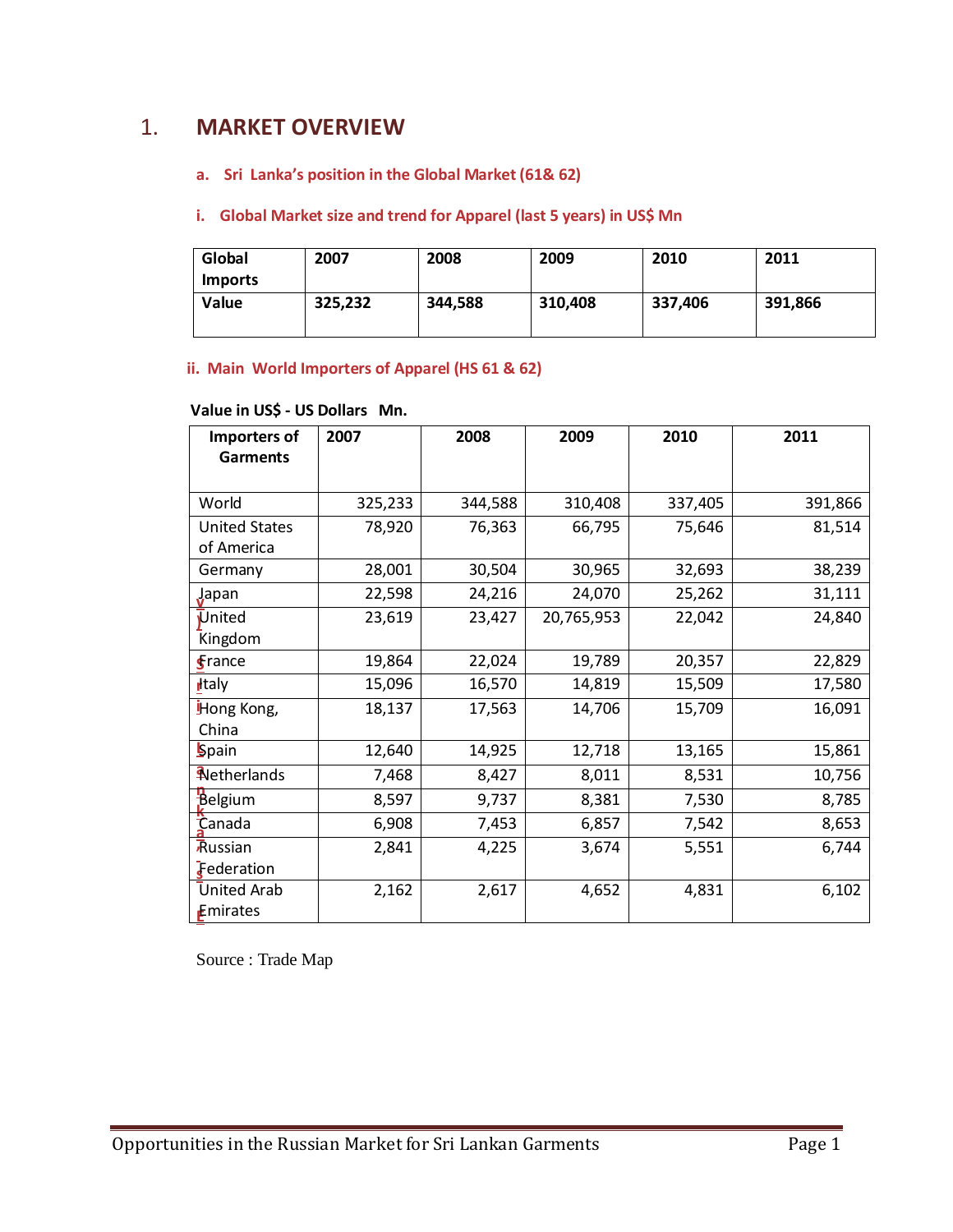Countries with higher % growth rate in imported value :

- China 60
- Republic of Korea 39
- Netherlands 26
- Japan 23
- Russian Federation 21
- Spain, Poland, Sweden 20

#### **iii. Exports value of Apparel to World (HS61 & 62)US\$ Mn**

# **Sri Lanka is in the 20th position in the world market and market share is 1% in 2011.**

| <b>Exporting</b>    | 2007        | 2008        | 2009        | 2010        | 2011        |
|---------------------|-------------|-------------|-------------|-------------|-------------|
| Country             |             |             |             |             |             |
| World               | 343,662,490 | 362,244,263 | 317,418,106 | 349,104,020 | 410,148,178 |
| China               | 108,881     | 113,366     | 100,479     | 121,072     | 143,238     |
| Hong Kong,<br>China | 27,277      | 26,488      | 21,796      | 22,884      | 23,171      |
| Italy               | 21,711      | 23,579      | 18,480      | 18,567      | 21,399      |
| Bangladesh          | 9,323       | 13,193      | 13,818      | 16,194      | 21,398      |
| Germany             | 15,055      | 17,062      | 16,439      | 16,944      | 19,896      |
| Viet Nam            | 7,204       | 8,500       | 8,329       | 10,119      | 13,932      |
| India               | 9,373       | 10,265      | 11,312      | 10,604      | 13,745      |
| China               | 108,881     | 113,368     | 100,479     | 121,072     | 143,238     |
| Italy               | 21,711      | 23,579      | 18,480      | 18,567      | 21,399      |
| Bangladesh          | 9,323       | 13,193      | 13,818      | 16,194      | 21,398      |
| Germany             | 15,055      | 17,062      | 16,439      | 16,944      | 19,896      |
| Viet Nam            | 7,204       | 8,500       | 8,329       | 10,119      | 13,932      |
| India               | 9,373       | 10,265      | 11,312      | 10,604      | 13,745      |
| China               | 108,881     | 113,368     | 100,479     | 121,072     | 143,238     |
| Turkey              | 13,468      | 13,155      | 11,223      | 12,382      | 13,513      |
| France              | 10,107      | 10,867      | 9,317       | 9,221       | 10,111      |
| Spain               | 5,490       | 6,913       | 7,063       | 6,893       | 9,228       |
| Belgium             | 7,908       | 9,266       | 7,917       | 7,330       | 8,465       |
| Netherlands         | 5,316       | 5,857       | 5,627       | 5,943       | 8,159       |
| Sri Lanka           | 3,143       | 3,285       | 3,119       | 3,312       | 3,984       |

# *Source : ICT Calculations based on UN COMTRADE Statistics*

 *(Data given in italics are based on Mirrror data)*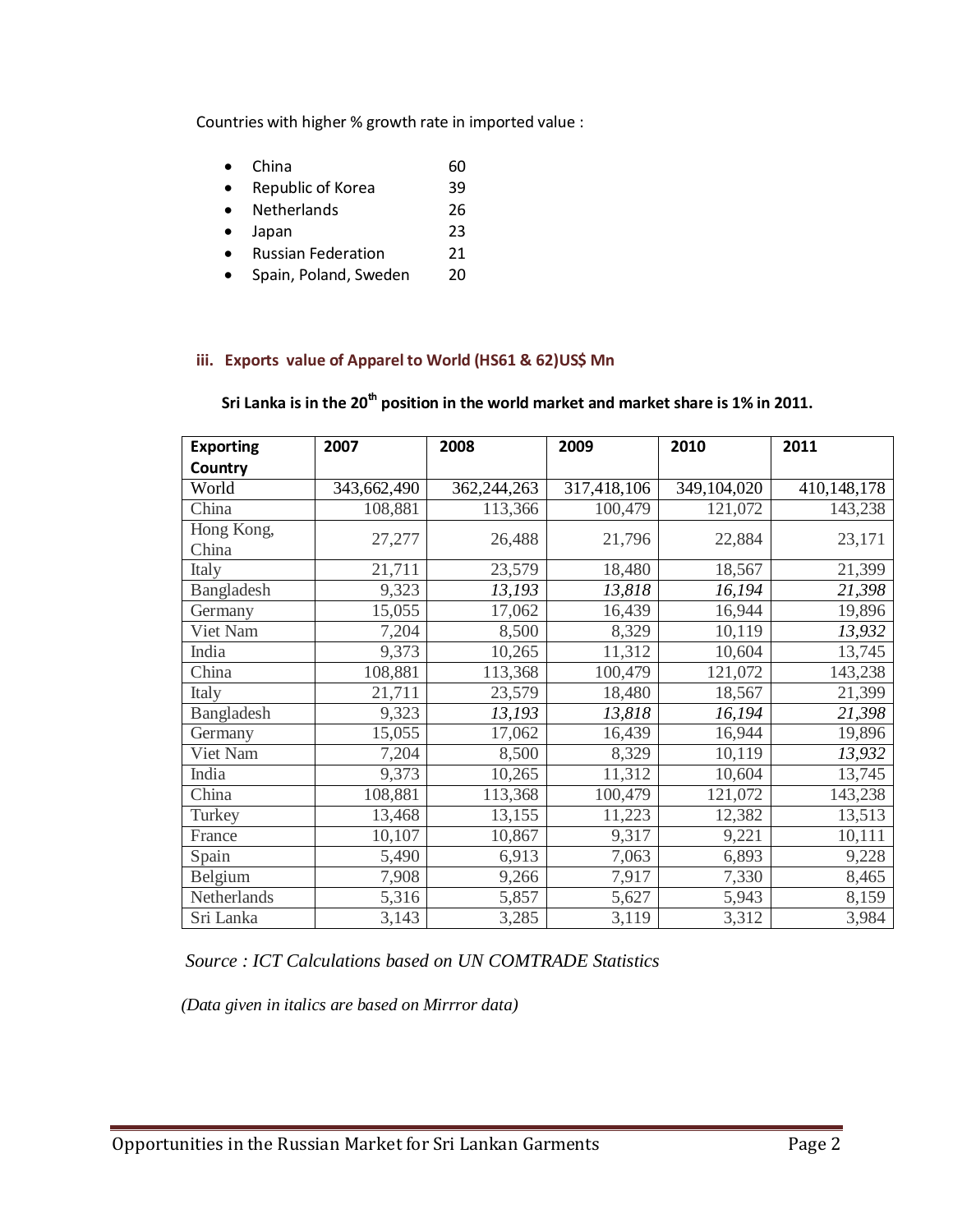#### **iv. Main Destinations of Sri Lanka's Garment Exports**

#### Main importing markets of Garments from Sri Lanka are United States of America, United Kingdom, Italy, Belgium, India, Germany and Singapore



Growth of national supply and international demand<br>for export products of Sri Lanka - 2011

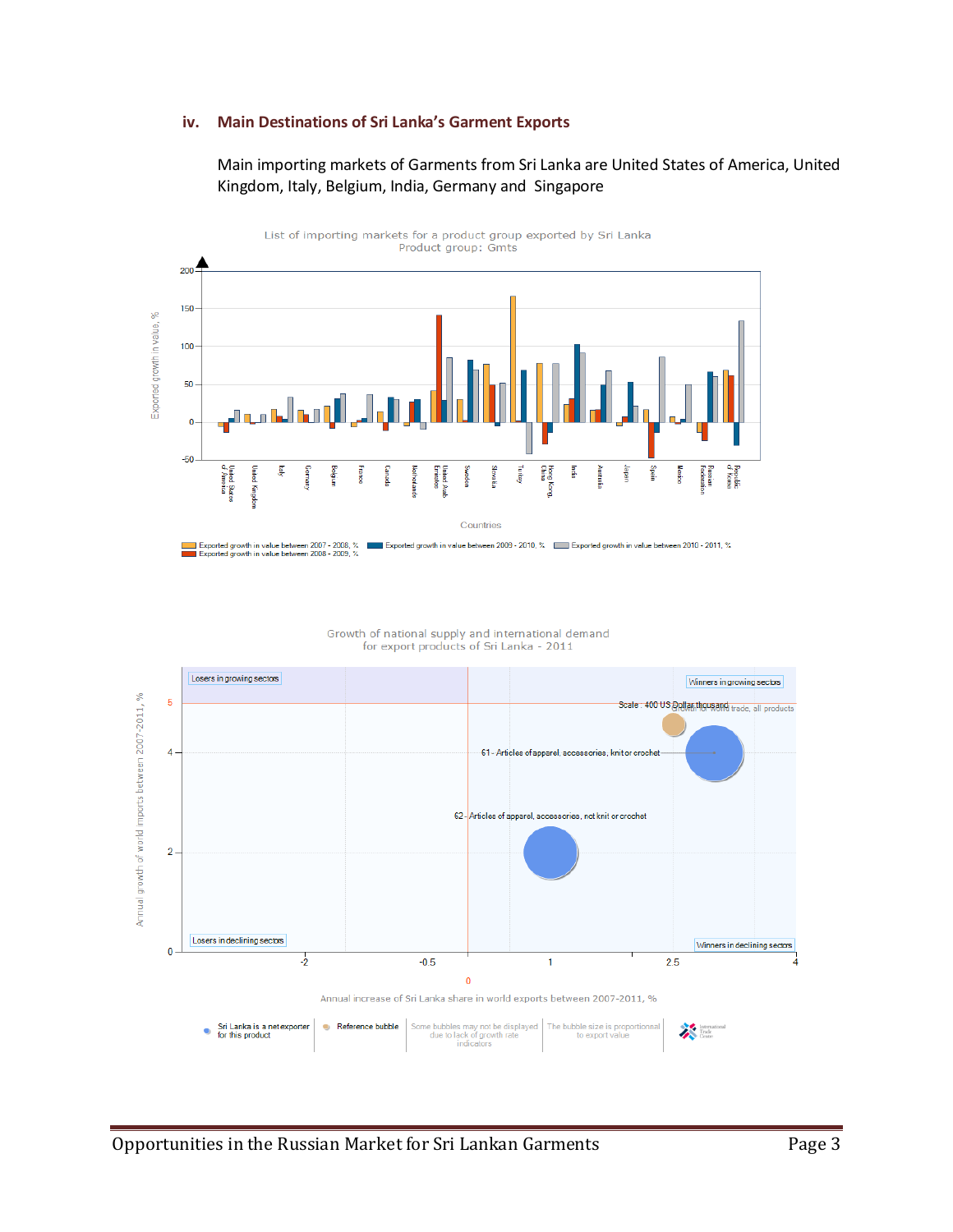#### **b) Sri Lanka's position in the Russian Market**

|                 | <b>Russian Federation's Imports from</b><br><b>Sri Lanka</b> |                                          |                                                                         | Sri Lanka's Exports to world |                                                       |  |
|-----------------|--------------------------------------------------------------|------------------------------------------|-------------------------------------------------------------------------|------------------------------|-------------------------------------------------------|--|
| <b>Product</b>  | Value in<br>US\$<br>000'2011                                 | Annual<br>Growth in<br>value<br>2007-11% | <b>Share</b> in<br><b>Russian</b><br><b>Federation's</b><br>imports $%$ | Value in 2011<br>(US\$ 000') | <b>Annual Growth</b><br>in Value<br>2007-2011%<br>p.a |  |
|                 |                                                              | $\mathbf{p}.\mathbf{a}$                  |                                                                         |                              |                                                       |  |
| All             | 389,530                                                      | 9                                        | 0.1                                                                     | 10,011,282                   | 6                                                     |  |
| Products        |                                                              |                                          |                                                                         |                              |                                                       |  |
| <b>HS 61</b>    | 46,733                                                       | 38                                       | 1.4                                                                     | 2,110,464                    | ┑                                                     |  |
| HS 62           | 32,092                                                       | 24                                       | 0.9                                                                     | 1,873,721                    | 3                                                     |  |
| Total           | 78,825                                                       |                                          |                                                                         | 3,984,185                    |                                                       |  |
| <b>Garments</b> |                                                              |                                          |                                                                         |                              |                                                       |  |

Source; ICT Statistics

#### **i. Russian Market Size and Trend in the last five years**

|                                                                         | 2007        | 2008        | 2009        | 2010        | 2011        |
|-------------------------------------------------------------------------|-------------|-------------|-------------|-------------|-------------|
| All Products                                                            | 352,266,399 | 467,993,955 | 301,796,059 | 400,100,000 | 478,009,197 |
| All Garments                                                            | 126,167     | 102,299     | 84,412      | 89,193      | 101,282     |
| <b>HS</b> 61 Articles of                                                |             |             |             |             |             |
| apparel, accessories, not                                               | 108,784     | 84,942      | 66,753      | 69,449      | 79,501      |
| knit or crochet                                                         |             |             |             |             |             |
| <b>HS 62</b><br>Articles of apparel,<br>accessories, knit or<br>crochet | 17,383      | 17,357      | 17,659      | 19.744      | 21,781      |

 Russian Federation recorded 37-41% annual growth of Garments/Apparel imports and 27-36% increase in terms of import value as per the 2010 statistics. It appears, that the trend remain in the year 2011 too.

 Russia imports more than 100 products under HS 61& 62, and accounts for 70% of imports of the top three garment importing countries.

#### **ii. Value of Sri Lanka's Exports of Apparel to Russian Federation (US\$ '000)**

 Value of Sri Lanka's Garment (HS 61&62)Exports to Russian Federation in US\$ 000'

| <b>Product</b> | 2009  | 2010  | 2011   | $2012$ (Jan-Sep) |
|----------------|-------|-------|--------|------------------|
| <b>HS 61</b>   | 3,488 | 5,479 | 9,020  | 4,678            |
| <b>HS 62</b>   | .948  | 2,420 | 5,439  | 5,639            |
| Total          | 5,436 | 7,900 | 14,459 | $10,30^{-}$      |

 *Source : Sri Lanka Customs Statistics*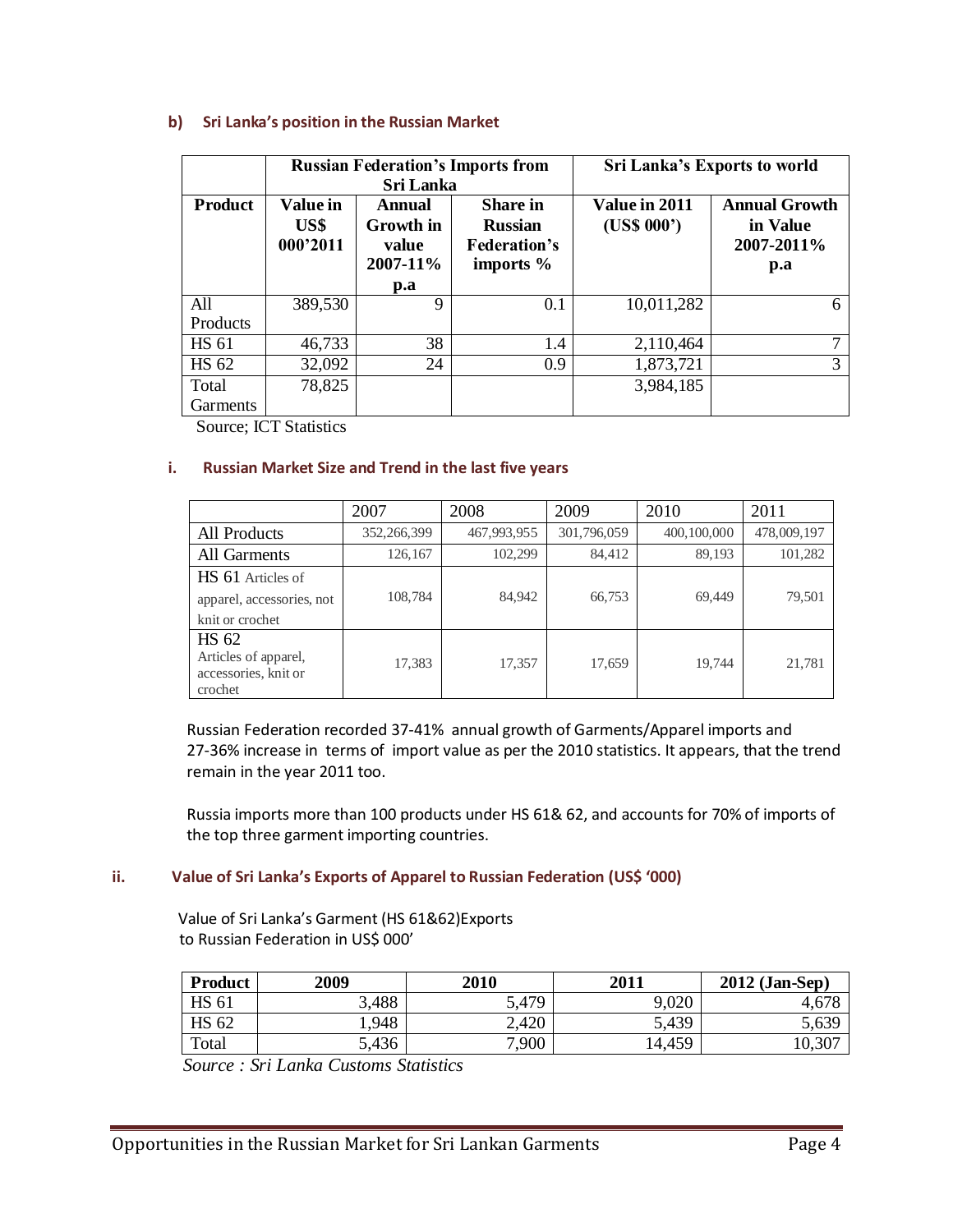# **2. TRENDS IN THE RUSSIAN FEDERATION FOR GARMENT MARKET**

Given below is the analysis of current Garment exports from Sri Lanka to Russia in terms of value.

| <b>HS</b><br><b>Number</b> | <b>Product Name</b>                                                                                          | 2010<br>(US\$ | 2011<br>(USS 000') | As a% to Total<br><b>Garment</b>    |
|----------------------------|--------------------------------------------------------------------------------------------------------------|---------------|--------------------|-------------------------------------|
|                            |                                                                                                              | 000'          |                    | <b>Exports to</b><br><b>Russian</b> |
|                            |                                                                                                              |               |                    | <b>Federation</b>                   |
| <b>Total</b><br>61&62      |                                                                                                              | 7,899         | 14459              |                                     |
| 611610                     | Gloves, Mittens and mitts knitted or<br>crocheted                                                            | 2,989         | 3,371              | 23.31                               |
| 610711                     | Underpants, briefs, night shirts, pyjamas,<br>bathrobes                                                      | 292           | 2554               | 17.67                               |
| 611020                     | Jersey, pullovers, cardigans, waistcoats                                                                     | 475           | 788                | 5.4                                 |
| 610712                     | Boys/men's underpants, briefs, night suites                                                                  |               | 563                | 3.8                                 |
| 610990                     | T-shirts, singlets and other vests                                                                           | 389           | 292                | 2.1                                 |
| 620342                     | Mens or boys<br>suits, ensembles, jackets, blazers, trousers                                                 | 657           | 2185               | 15.1                                |
| 620462                     | Cotton Women's girls<br>suits, ensembles, jackets, blazers, dresses, ski<br>rts                              | 910           | 779                | 5.4                                 |
| 620469                     | Women's girls<br>suits, ensembles, jackets, blazers, dresses, ski<br>rts made out of other textile materials | 247           | 603                | 4.7                                 |
| 620520                     | Cotton Men's or boys shirts                                                                                  | 168           | 336                | 2.3                                 |

 *Source : SL Customs Statistics*

 Top Garments supplying markets to Russian Federation the values, % growths and the share in Russian federation

| <b>Supplying Market</b> | <b>Imported Value</b><br>2011 | <b>Growth in Value</b><br>2010-11% | <b>Share in value in Russian</b><br>Federation's imported % in |
|-------------------------|-------------------------------|------------------------------------|----------------------------------------------------------------|
|                         | (US\$ 000')                   |                                    | 2011                                                           |
| China                   | 3,465,003                     | 15.6                               | 51.4                                                           |
| Turkey                  | 493,026                       | 13.7                               | 7.3                                                            |
| Italy                   | 480,613                       | 15.9                               | 7.1                                                            |
| Bangladesh              | 269,806                       | 85.3                               | $\overline{4}$                                                 |
| India                   | 192,970                       | 63.5                               | 2.9                                                            |
| Vietnam                 | 175,041                       | 66.3                               | 2.6                                                            |
| Usbekistan              | 152,322                       | 35.4                               | 2.3                                                            |
| Kyrgyzstan              | 114,830                       | $-13.9$                            | 2.3                                                            |
| Gemany                  | 114,830                       | $-29.1$                            | 1.7                                                            |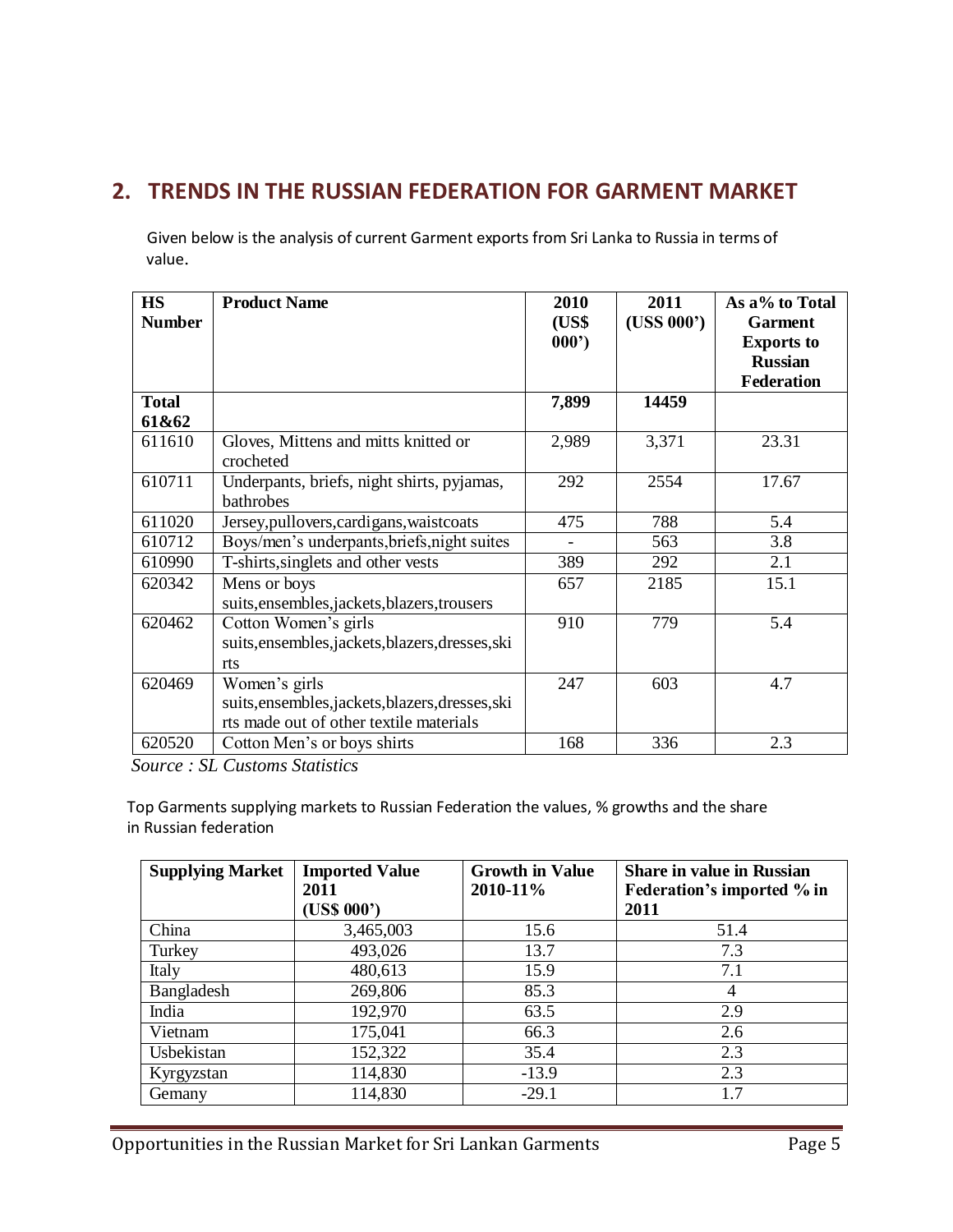| ones <sub>1</sub> a               | $\sim$<br>nΩ                   | - 1 -<br>{ }<br>י ד∙  | 1.J     |
|-----------------------------------|--------------------------------|-----------------------|---------|
| $\mathbf{a}$<br>∟anka<br>TAT<br>ມ | $.$ $02r$<br>¬റ<br>$\triangle$ | $\sim$<br>$'0.\delta$ | $\cdot$ |

# *Source : ICT Calculations based on UN COMTRADE Statistics*



#### **i. International Apparel brands in Russian Apparel Market**

The leading brands in the Russian market are,

GAP – Banana Republic, Old Navy, Piperlime, Athleta



**R** 

- Victoria's Secret Women's lingerie
- NIKE

#### **ii. Companies importing Garments in Russia**

The companies given below are engaged in the importation of products under HS 62 & HS 61,

- cotton, linen and knitted clothes for ladies& girls, men & boys, babies &children
- Gloves
- Hosiery